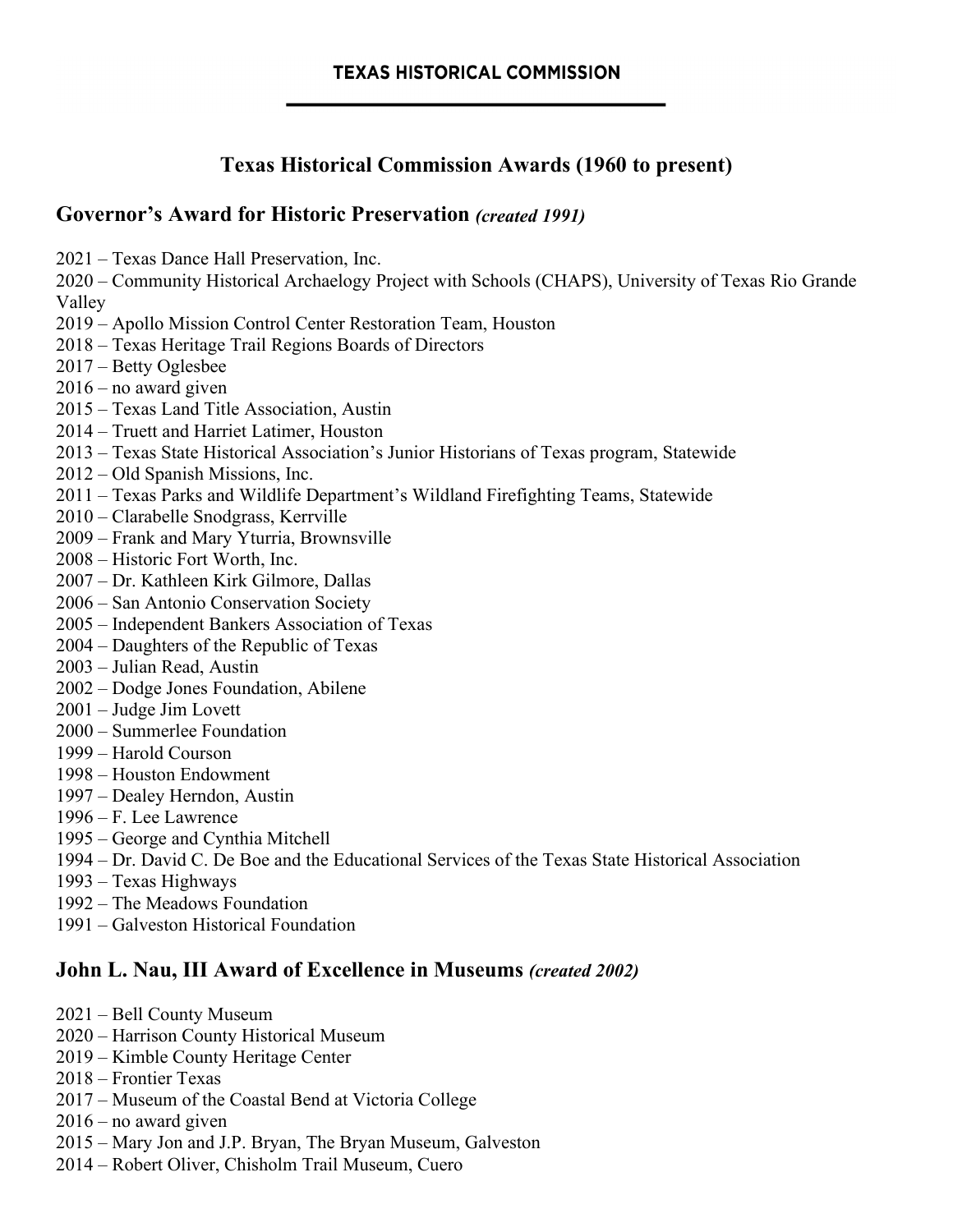- 2013 Newton Warzecha, Presidio la Bahia, Goliad
- 2012 Gene Galbraith, Southwest Museum of Clocks & Watches
- 2011 Dr. Shawn B. Carlson, Republic of Texas Museum
- 2010 Howard Taylor, San Angelo Museum of Fine Arts, San Angelo
- 2009 Sharon Chamblee, Chair, Mineola Historical Museum Board
- 2008 Virginia Scott, Wolf Creek Heritage Museum, Lipscomb
- 2007 Larry Francell, Museum of the Big Bend, Alpine
- 2006 Priscilla Rodriguez, Brownsville Heritage Complex
- 2005 Christopher Dyer, Williamson County Historical Museum
- 2004 Mary L. Irving, Railroad & Heritage Museum, Temple
- 2003 Thomas A. Fort, Museum of South Texas History, Edinburg
- 2002 Jeff West, Sixth Floor Museum, Dallas

#### **Glenda Morgan Award of Excellence in Museums** *(superseded by John L. Nau Award in 2002 – see above)*

- 2001 Stephanie Turnham, Bell County Museum, Belton
- 2000 Helen C. Alexander, Bellville
- 1999 Dr. T. Lindsay Baker, Texas Heritage Museum, Hillsboro
- 1998 no nominations received
- 1997 no nominations received
- 1996 Sam P. Hoyle, El Paso
- 1995 Margaret H. McAllen
- 1994 Verna Anne Wheeler, Crosbyton
- 1993 Mildred Padon
- 1992 John F. Vaughan, Fort Concho National Historic Landmark
- 1991 Eve Bartlett, Wharton County Historical Museum
- 1990 no nominations received
- 1989 The Institute of Texas Cultures, San Antonio
- 1988 Georgia Mae Ericson, Crosby County Pioneer Memorial Museum, Crosbyton
- 1988 Ranching Heritage, Texas Tech University, Lubbock
- 1987 Jo Stewart Randel, Carson County Squarehouse Museum, Panhandle
- 1986 Helmuth Naumer, San Antonio Museum Association
- 1985 Aalbert Heine, retired, Corpus Christi Museum
- 1984 Charles McLaughlin, retired, McAllen International Museum, Harris County Heritage Society

# **Ruth Lester Lifetime Achievement Award**

#### *(Highest Honor before Governor's Award)*

- 2021 Marshall J. Doke, Jr.
- 2020 Lareatha Clay
- 2019 Betty Bueche
- 2018 Steven and Susan Kline
- 2017 Gene Krane
- Award suspended in 2011 until 2017 (due to 2011 staffing cuts)
- 2010 Jean Ann Ables-Flatt, Terrell
- 2009 Alecya Gallaway, Galveston County Historical Commission Leon Metz, El Paso
- 2008 Elizabeth Torrence, Bosque County Historical Commission
- 2007 Peggy Tobin, Bandera County Historical Commission
- 2006 Al Davis, Harris County Historical Commission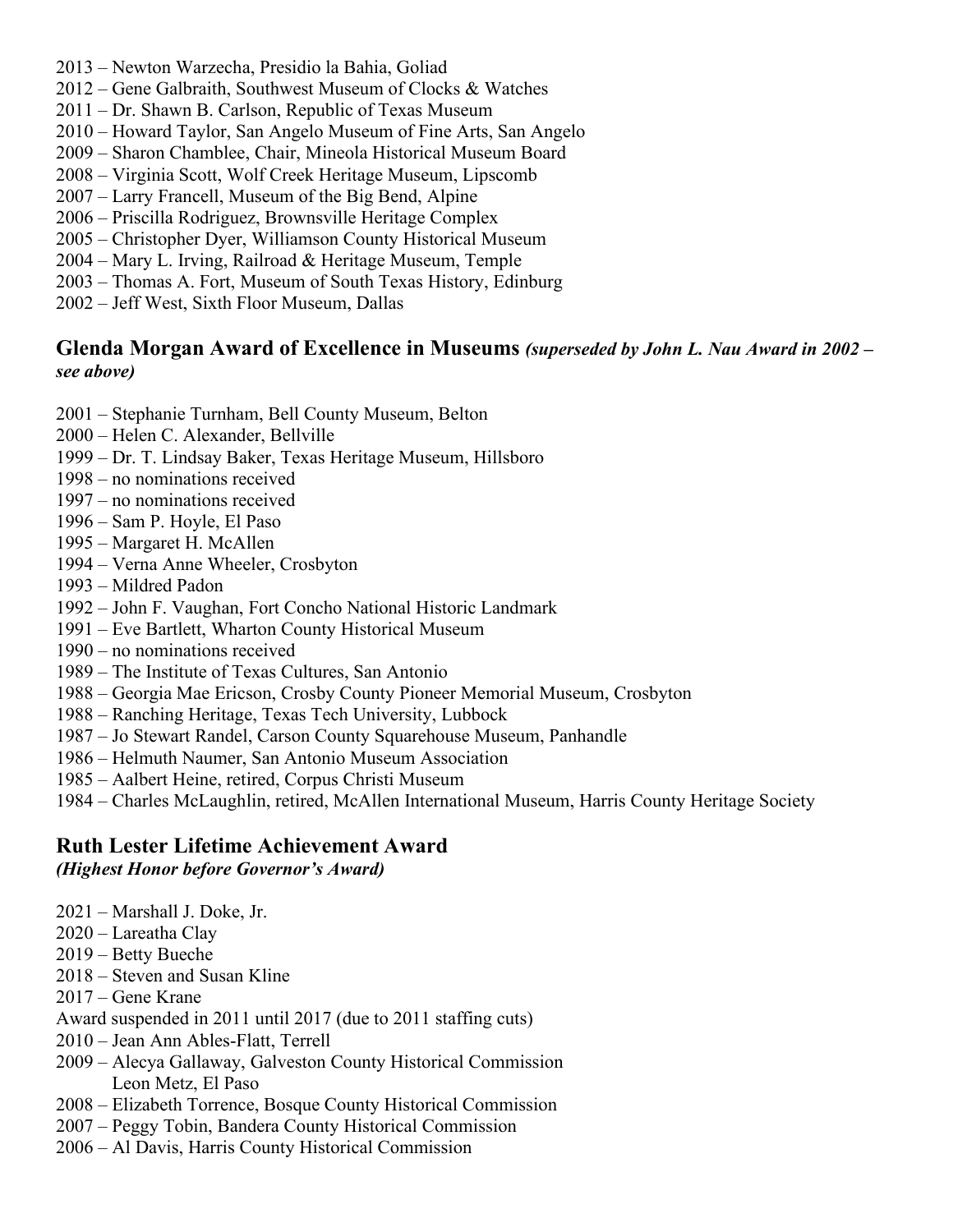- 2005 Dr. Gwen K. Smith, San Marcos
- 2004 no award given
- 2003 Margaret Walberg, Nueces County Historical Commission
- 2002 Mary Belle Ingram, Matagorda County Historical Commission
- 2001 Bill Quick, Jefferson County Historical Commission
- 2001 The Rev. Balthazar Janacek, San Antonio
- 2001 Eliza Bishop, Houston County Historical Commission
- 2000 Lela Standifer, Tarrant County Historical Commission
- 1999 Curtis Tunnell
- 1998 Curtis Meadows and Sally Lancaster, The Meadows Foundation
- 1997 George Christian, Austin
- 1996 Lucille Robertson
- 1995 F. Lee Lawrence
- 1994 Mary Altman Yturria
- 1993 Frances Stovall
- 1992 Katy F. Caver, Texarkana Museums Systems
- 1991 no award given
- 1990 Margaret Ramage
- 1989 Dr. D.J. Sibley
- 1988 The Heritage Society of Austin
- 1987 The Meadows Foundation
- 1986 Shirley Caldwell
- 1985 Historic Preservation League of Dallas
- 1984 Texas State Historical Association
- 1983 Watkins Reynolds (Watt) Matthews
- 1982 Bass Brothers
- 1981 Rita Clements (Mrs. William P. Clements, Jr.)
- 1980 Mrs. Reuben Adams
- 1979 Mrs. Maurice C. Barnes
- 1978 Texas Archeological Society
- 1977 O'Neil Ford
- 1976 Citizens of Granbury, Texas
- 1975 Walter N. Mathis
- 1974 Dr. and Mrs. W.C. Holden
- 1973 Harris County Heritage Society
- 1972 Dr. Rupert N. Richardson
- 1971 Jo Stewart Randel
- 1970 Mary Moody Northen
- 1969 John Ben Shepperd
- 1968 Mrs. John (Nellie) Connally
- 1967 Miss Ima Hogg
- 1966 Mrs. Charles L. (Faith) Bybee
- 1965 Lady Bird Johnson
- 1964 Mrs. Thomas (Kathryn) O'Connor
- 1963 Robert C. Wells
- 1962 Jessie Allen Wise Garden Club, Jefferson, Texas
- 1961 San Antonio Conservation Society
- 1960 Governor Price Daniel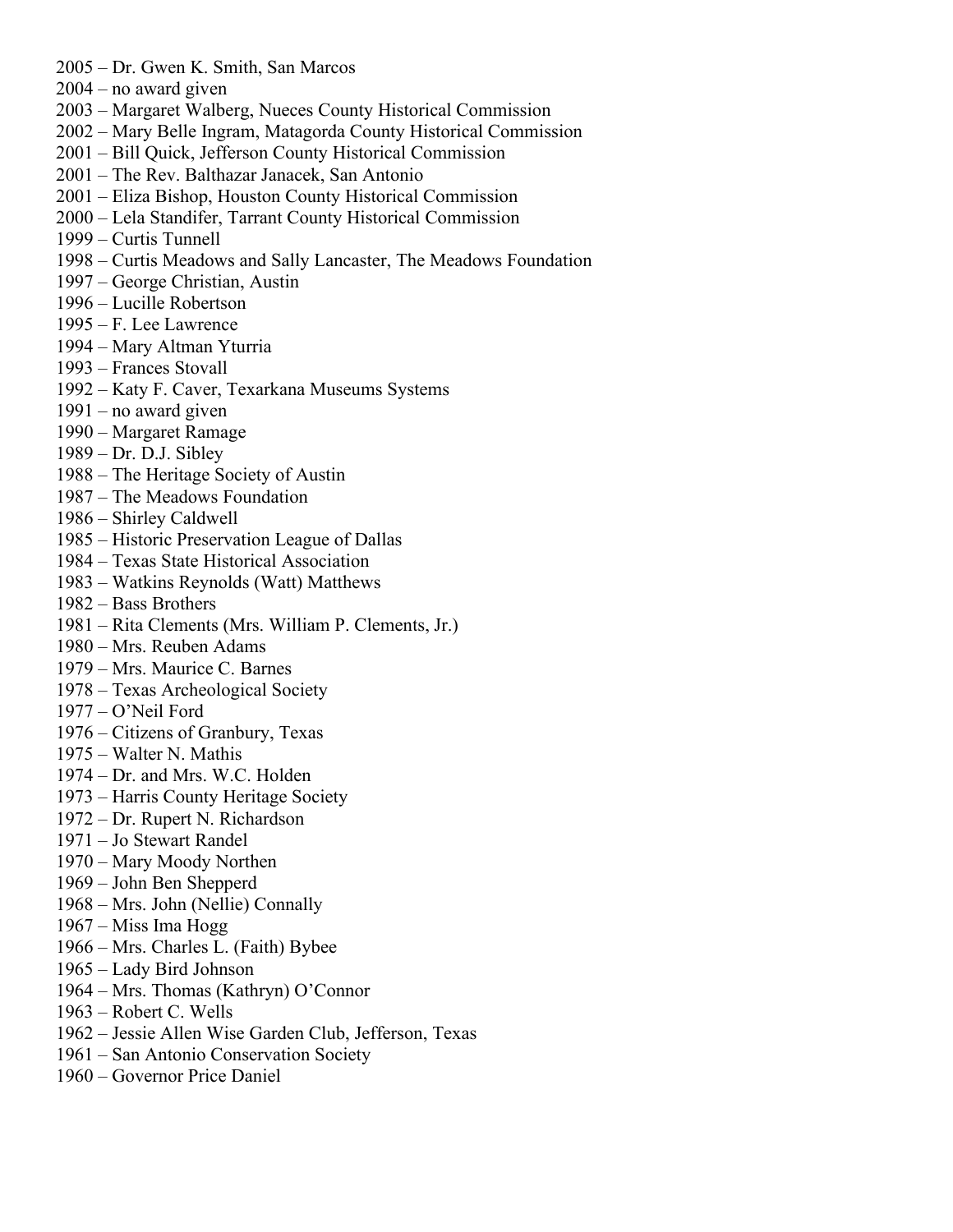## **John Ben Shepperd Leadership Award**

2021 – B.F. Hicks, Franklin County Historical Commission 2020 – Sandy Fortenberry, Lubbock CHC 2019 – Kate Johnson, Hays CHC 2018 – Geri Burnett, Milam CHC 2017 – Ona Lea Pierce, Matagorda County Historical Commission Award suspended in 2011 until 2017 (due to 2011 staffing cuts) 2010 – Doug Braudaway, Val Verde County Historical Commission 2009 – Kate Johnson, Hays County Historical Commission 2008 – Dr. Lucile Estell, Milam County Historical Commission 2007 – no nominations received 2006 – Dr. Barbara Welder, Bee County Historical Commission 2005 – Bernard J. Sargent, El Paso County Historical Commission 2004 – Tammy Kubecka, Burleson County Historical Commission 2003 – Willie Braudaway, Val Verde County Historical Commission 2002 – M. Joy Graham, Milam County Historical Commission 2001 – Sylvia Stanford Smith, Ellis County Historical Commission 2000 – Marcia Lockwood, Crosby County Historical Commission 1999 – Tom Middlebrook, Nacogdoches (Texas Archeological Society) 1999 – Elizabeth Heath, Ward County Historical Commission 1999 – Kay Hindes, Atascosa County Historical Commission 1997 – Jean Sims, Dallas County Historical Commission 1996 – Susan Murrin Pritchett, Tarrant County Historical Commission 1996 – Walter E. Plitt, III, Palo Alto National Battlefield Committee 1995 – Bonnie L. Smith, Newton County Historical Commission 1995 – Al Davis, Harris County Historical Commission 1994 – Lurlene Urban, Goliad County Historical Commission 1994 – Joye K. Evetts, Tarrant County Historical Commission 1994 – Carl Schoening, Coryell County Historical Commission 1994 – John Allen Templeton, Cherokee County Historical Commission 1993 – Audrey Kariel, Harrison County Historical Commission 1993 – Sandy Pickett, Liberty County Historical Commission 1992 – Lila Stillson, Hays County Historical Commission 1992 – Golda M. Foster, Tom Green County Historical Commission

### **George Christian Volunteer of the Year Award**

- 2021 Graciela Gonzales
- 2020 John R. Dulin, Rusk County
- 2019 Sylvia Tillotson, Friends of Casa Navarro
- 2018 Karen Boyd, Comal CHC
- 2017 Jeffery M. Williams, Friends of Caddo Mounds
- Award suspended in 2011 until 2017 (due to 2011 staffing cuts)
- 2010 Randy Riepe and Pastor Robert Robertson, Houston
- 2009 J. Travis Roberts, Brewster County Historical Commission
- 2008 George Keeling, Levelland Main Street Program
- 2007 David E. Hollingsworth, Williamson CHC
- 2006 David Evans, Bell County Historical Commission
- 2005 Lynne Spivey, Atlanta
- 2004 Ann Bethel, Kerr County Historical Commission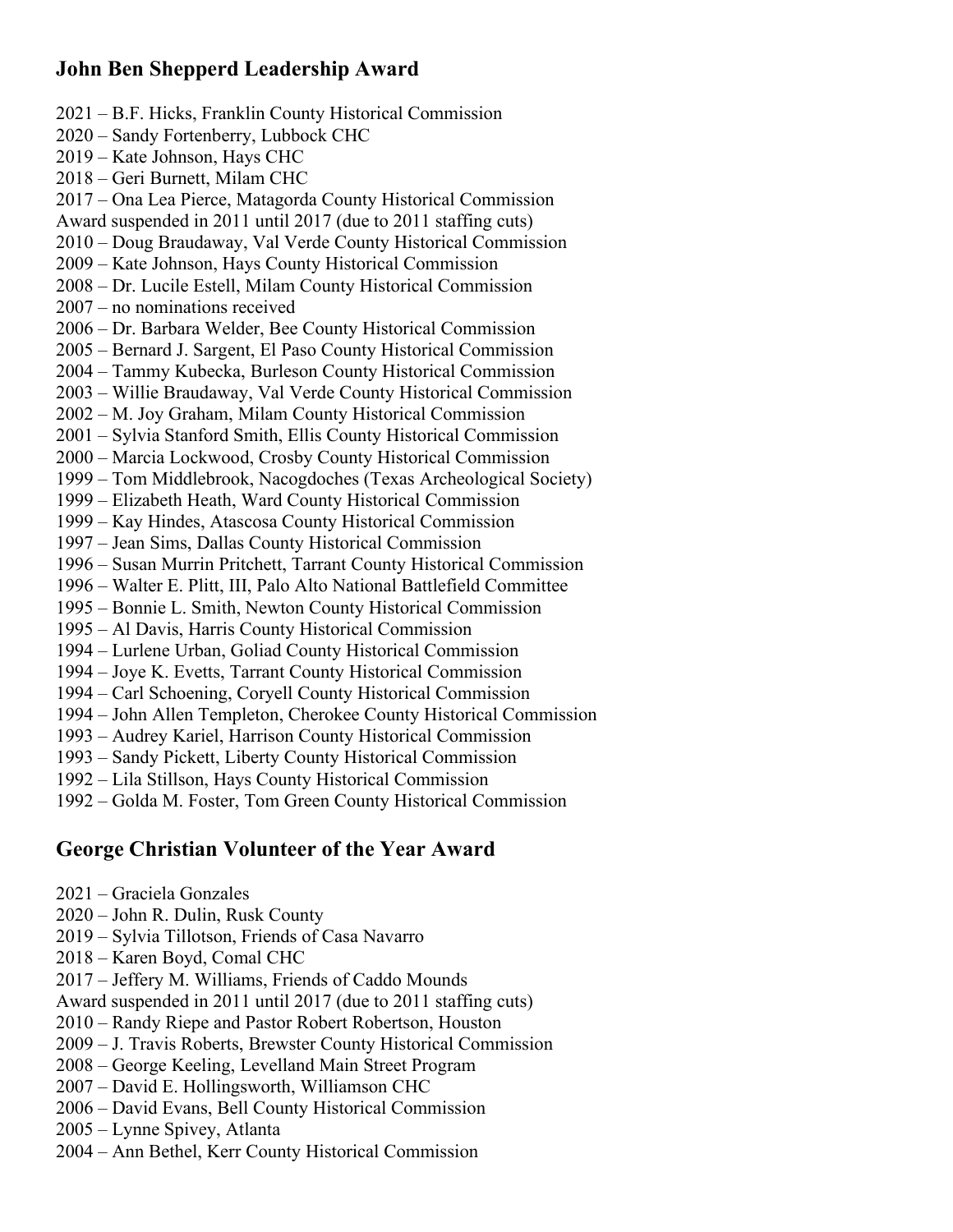- 2003 Elizabeth Torrence, Bosque County Historical Commission
- 2002 Albert F. "Boo" Hausser, San Antonio and Castroville
- 2001 no award given
- 2000 Mell and Edna Cherry, Crosby County Historical Commission
- 2000 Miriam Smith Vale, Starr County Historical Commission
- 1999 Alvin Lynn, Amarillo
- 1999 Cathy Dillon, Heritage Association of San Marcos
- 1999 Willie Lee Gay, Houston
- 1997 Mary Bonner, Heritage Association of San Marcos
- 1997 Julian Read, Austin
- 1997 R. D. Morrison, Hutchinson County Historical Commission
- 1996 Jeffrey H. Kester, San Marcos
- 1996 Cleo McGraw Morrison, Borger
- 1995 H. Oscar Lochridge, Fort Worth
- 1995 Reed Parr, San Marcos
- 1994 E. Paul Koeppe, Fort Worth
- 1994 Collier A. Campbell, Texas City
- 1994 Beatta T. Drake, Borger
- 1994 Gra'Delle Duncan, Killeen
- 1994 Winton Porterfield, San Marcos
- 1994 Marjorie Perkins, Marshall
- 1993 Arthur Weinman, Tarrant County Historical Commission
- 1993 Julia Jenkins, Hudspeth County Historical Commission
- 1993 Claire Smullen, Hays County Historical Commission
- 1993 Fran Isbell, Hidalgo County Historical Commission
- 1992 Virginia Haynie Gause, Hidalgo County Historical Commission
- 1992 Johnnie Armstead, Hays County Historical Commission
- 1992 Tom Hymer, Fannin County Historical Commission
- 1992 Joye Evetts, Tarrant County Historical Commission
- 1992 Joan Earnest, Tom Green County Historical Commission

# **Award of Excellence in Preserving History**

2021 – Southlake Historical Society

2020 – Sons of the Republic of Texas, Sam Houston Chapter, and University of Texas at San Antonio Libraries Special Collections Department, *Kathryn Stoner O'Connor Mexican Manuscript Collection* digitization effort

- 
- 2019 University of North Texas Portal to Texas History's *Texas Borderlands Newspaper Collection*

2018 – Downtown Austin Alliance, FERMATA, Inc., and Austin Parks and Recreation Department (Our Austin Story)

2017 – Tom Weger, Montague County

Award suspended in 2011 until 2017 (due to 2011 staffing cuts)

- 2010 -- Dr. Stephen Sloan, Dr. Lois Myers and Elinor Maze, Baylor Institute for Oral History, Waco
- 2009 Port Aransas Preservation and Historical Association
- 2008 Educational Committee of the Collin County Historical Commission for "Carry Along Collin"
- 2008 Susan Chandoha, Los Compadres (Friends of Missions de San Antonio National Park), San Antonio
- 2007 City of College Station Project HOLD
- 2006 no award given
- 2005 Brazos County Texas in World War II Steering Committee
- 2004 Dallas Municipal Archives, Dallas
- 2003 Bill Young and Bruce McManus, Navarro County
- 2002 Jenkins and Virginia Garrett, Fort Worth
- 2001 Elizabeth Branch, Goliad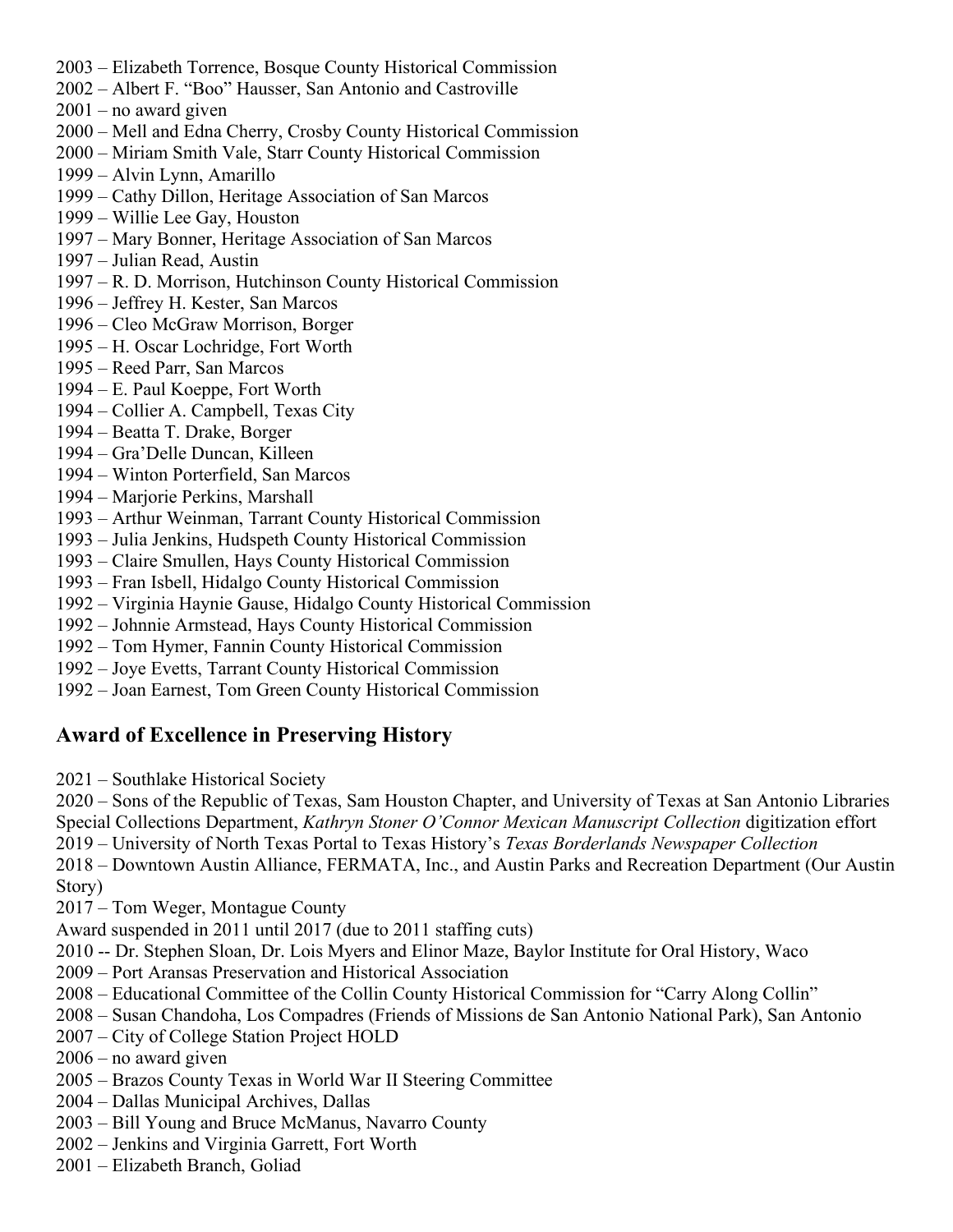- 2001 Newton County Historical Commission
- 2001 Evelyn Lord, Spindletop 2001 Centennial Commission
- 2000 Jennifer A. Stabler, Bell County
- 2000 East Bell County Genealogical Society
- 2000 Caldwell County Commissioners Court
- 1999 Gregg County Historical Commission
- 1999 Forest Glen Productions, Austin
- 1999 Taylor County Historical Commission & Abilene Independent School District
- 1998 City of Palestine Historical Preservation Commission
- 1997 Chireno Historical Society, Nacogdoches County
- 1997 Bishop College Historical Society, Dallas
- 1997 Hays County Commissioners Court
- 1996 Dr. Leo S. Bielinski, Aledo
- 1996 Martha Doty Freeman, Austin
- 1995 City of Socorro Historical Landmark Commission
- 1995 Lillian Lesbia Ward Roberts, Fort Worth
- 1994 Texas Forestry Museum, East Texas Sawmill Database project
- 1994 City of Brownsville, Heritage Trail program
- 1994 City of Nacogdoches Historic Landmark Preservation Committee
- 1993 Abilene Preservation League
- 1993 KEDT-TV, Corpus Christi
- 1993 Nuestra Señora del Refugio Restoration Committee
- 1992 Messye Mae Roach
- 1992 Robert Norton
- 1992 Daniel Hardy
- 1991 Mary Belle Ingram
- 1991 Albert S. McGehee II
- 1991 Nia Becnel

### **Award of Excellence in Architecture**

- 2021 MRE Capital
- 2020 Dohn LaBiche, FAIA / LaBiche Architectural Group
- 2019 no award given
- 2018 Merriman Anderson/Architects
- 2017 Robert J. Ruiz, Brownsville
- Award suspended in 2011 until 2017 (due to 2011 staffing cuts)
- 2010 Emily Little and Ken Thomas, Clayton and Little Architects, Austin
- 2009—Barry Wagner and Stan Klein, Wagner & Klein Architects, Fredericksburg
- 2008 no award given
- 2007 –Komatsu Architecture, Fort Worth
- 2006 Bailey Architects, Houston
- 2005 Joe Stubblefield, AIA, San Antonio
- 2004 Frank M. Rotnofsky, AIA, Laredo
- 2003 no award given
- 2002 Paul Koeppe, Fort Worth
- 2001 Arthur Weinman, AIA (category: Architecture)
- 2001 David C. Bucek, Jr. (category: Research)
- 2001 Curtis Hunt (category: Craftsmanship)
- 2000 Smith Studios (category: Craftsmanship)
- 2000 Stuart Dean, Texas Division (category: Craftsmanship)
- 2000 Steve Kline, AIA (category: Architecture)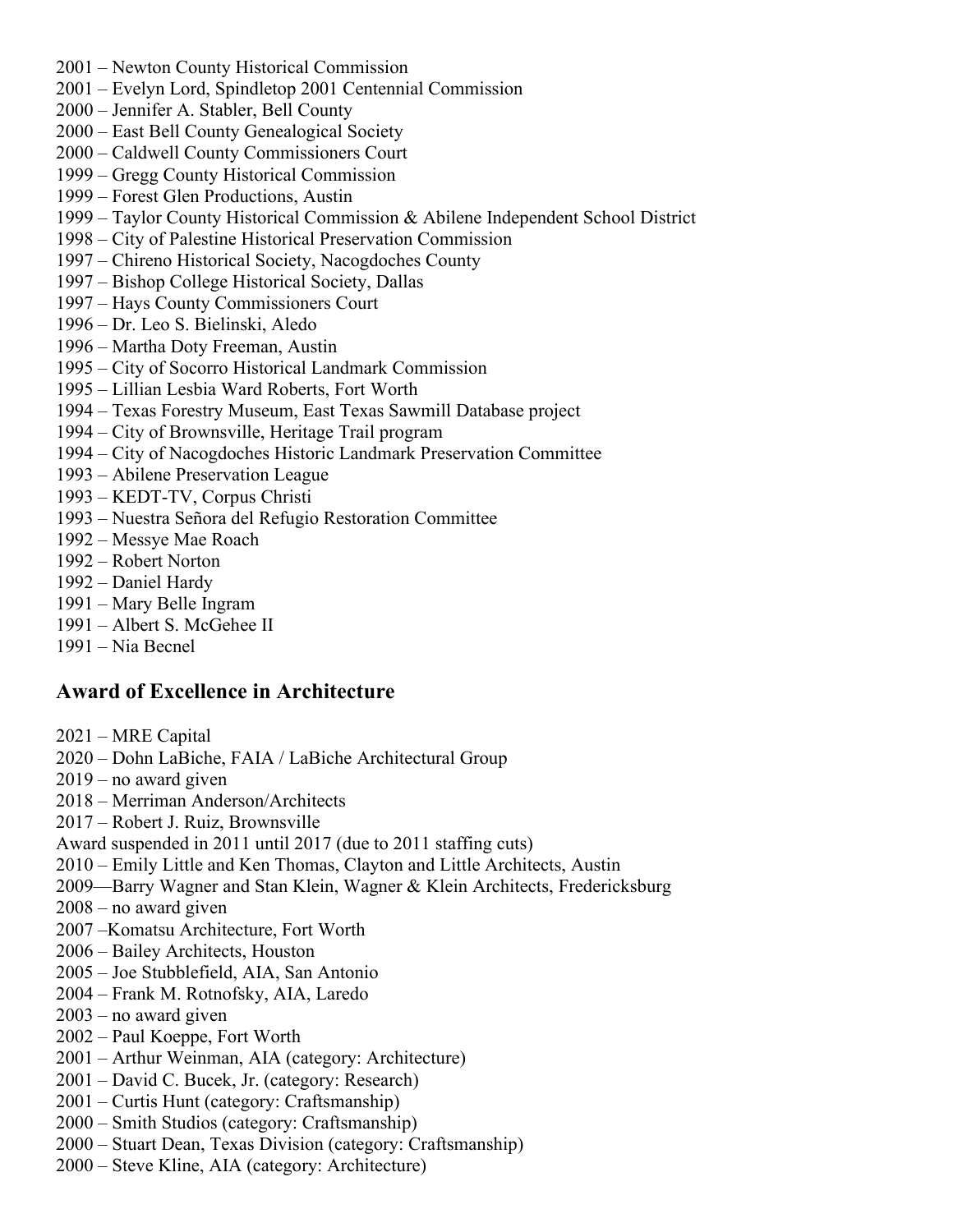- 1999 Volz & Associates, Austin (category: Architecture)
- 1999 Stashka Star, Dallas (category: Craftsmanship)
- 1999 School of Architecture, UT Austin (category: Research)
- 1998 Hubert Welch, Jr., AIA, Abilene (category: Architecture)
- 1998 Stephen Fox, Houston (category: Research)
- 1998 Dr. Thomas Tocco, Fort Worth Independent School District (category: Karr Award for Historic Schools)
- 1997 Leeds Clark Restoration (in memory of John Garcia), Ennis (category: Craftsmanship)
- 1997 ArchiTexas, Dallas (category: Architecture)
- 1997 Carlos Rugerio, Roma (category: Research)
- 1997 Ysleta Independent School District, Ysleta (category: Karr Award for Historic Schools)
- 1996 Zion Lutheran Church of Helotes (category: Architecture)
- 1996 U.S. Army, Fort San Houston, and Construction Engineering Research Laboratories (category: Research)
- 1996 Klein Independent School District
- 1995 Daniel V. Bartosh III (category: Architecture)
- 1995 Clyde Smith (category: Craftsmanship)
- 1995 Fredericksburg Independent School District (category: Karr Award for Historic Schools)
- 1994 Randal B. Gilbert (category: Architecture)
- 1994 Robert Steinbomer (category: Research)
- 1994 Austin Independent School District, Pease Elementary School (category: Karr Award for Historic Schools)
- 1993 ArchiTexas (category: Research)
- 1993 Jim Rome (category: Architecture)
- 1993 Thomas Dreyer (category: Craftsmanship)
- 1993 Dan Leach (category: Craftsmanship)
- 1992 David Watson (category: Architecture)
- 1992 Willard B. Robinson (category: Research)
- 1992 St. Mary's Catholic Church, Victoria, and Conrad Schmidt Studios, Inc. (category: Craftsmanship)

#### **Curtis D. Tunnell Lifetime Achievement Award in Archeology** *(created 2002)*

- 2021 Christopher R. Lintz
- 2020 Kay Hindes, San Antonio
- 2019 Alvin Lynn
- 2018 Bill Birmingham
- 2017 Dr. Carolyn Boyd
- Award suspended in 2011 until 2017 (due to 2011 staffing cuts)
- 2010 Teddy Lou Stickney, Midland
- 2009 Elton Prewitt, Austin
- 2008 Dr. Dee Ann Story, Wimberley
- 2007 Dr. Michael B. Collins, Austin
- 2006 Ellen Sue Turner, San Antonio
- 2005 Dr. Edward B. Jelks
- 2004 Dr. James Cordin, Nacogdoches (posthumous award)
- 2003 Jay C. Blaine, Allen
- 2002 Dr. Kathleen Gilmore, Dallas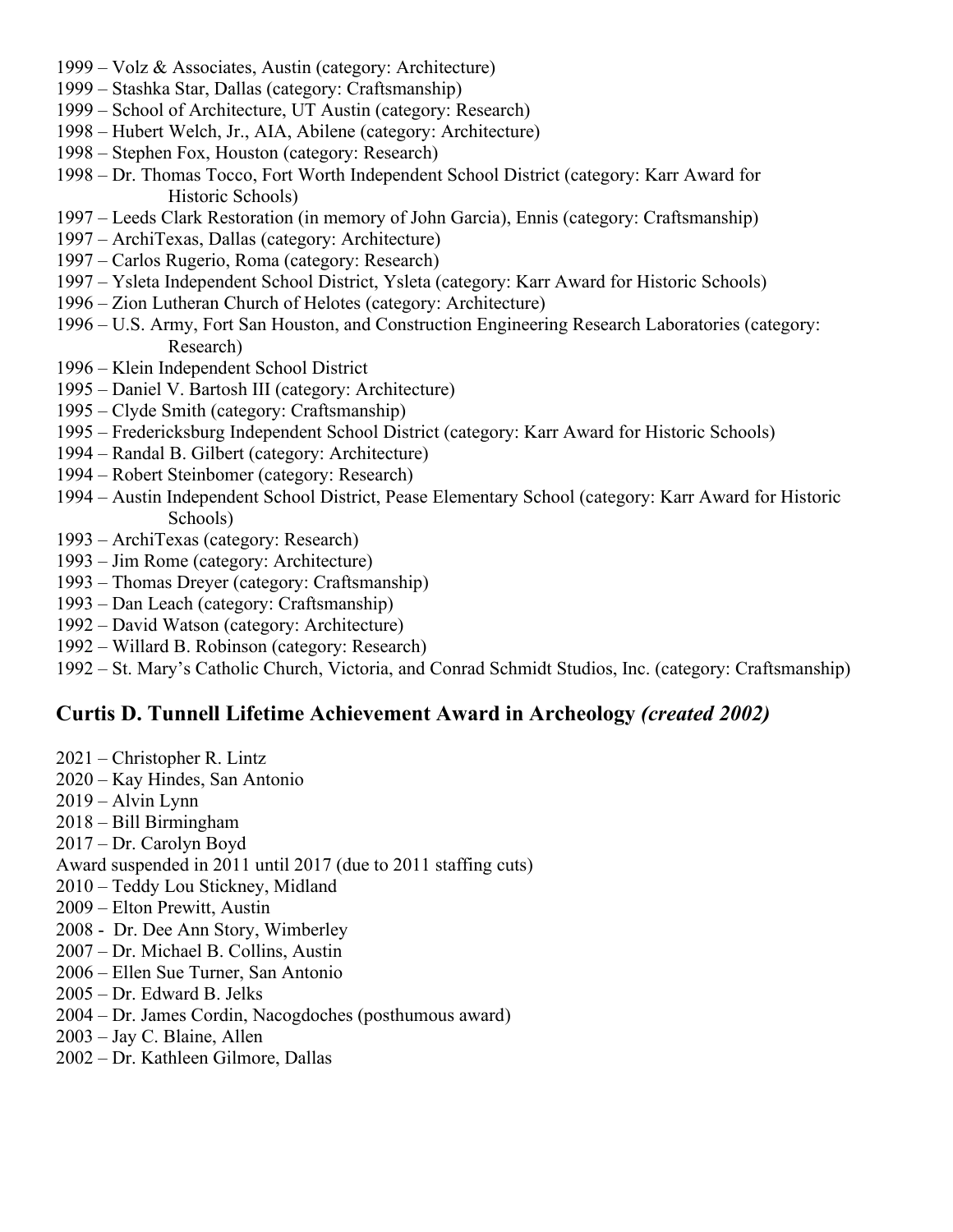#### **Award of Excellence in Archeology** *(superseded by Curtis Tunnell Award in 2002 – see above)*

- 2001 Dr. Timothy Perttula (category: Archeologist of the Year)
- 2000 Curtis Tunnell (category: Archeologist of the Year)
- 2000 J. Michael Quigg (category: Research)
- 2000 Dusty Bruns (category: Preservation)
- 2000 L. Paul Tanner (category: Preservation)
- 1999 Dr. Dee Ann Story, Hays County (category: Archeologist of the Year)
- 1999 Fred and Kay Campbell (category: Preservation)
- 1999 Center for Archaeological Research, UTSA (category: Research)
- 1999 Haas Anderson Construction (category: Research
- 1999 Texas Department of Transportation (category: Research)
- 1998 Dr. E. Mott Davis (category: Archeologist of the Year)
- 1998 Dr. Thomas N. Campbell (category: Archeologist of the Year)
- 1998 Stephen L. Black, Linda W. Ellis, Darrell G. Creel & Glenn T. Goode (category: Research)
- 1998 First Victoria National Bank (category: Preservation)
- 1997 LeRoy Johnson, Austin (category: Archeologist of the Year)
- 1997 Douglas K. Boyd, Austin (category: Research)
- 1997 Keith Cook, U. S. Corps of Engineers and Elaine Sherman, U. S. Forest Service (category: Preservation)
- 1996 Texas Department of Transportation (category: Research)
- 1996 Robert D. Skiles, General Land Office (category: Preservation)
- 1996 Cheryl Lynn Highley, Anna Jean Taylor (category: Archeologist of the Year)
- 1995 Dr. James E. Corbin (category: Research)
- 1995 The Archaeological Conservancy (category: Preservation)
- 1995 Dr. Charles D. Frederick (category: Archeologist of the Year)
- 1994 Kay Hindes (category: Research)
- 1994 Judge Otis H. Lyckman (category: Preservation)
- 1994 Elton R. Prewitt (category: Archeologist of the Year)
- 1993 Prewitt and Associates, Inc. (category: Preservation)
- 1993 Jay C. Blaine (category: Preservation)
- 1993 Dr. Harry Shafer (category: Archeologist of the Year)
- 1992 Jack T. Hughes (category: Research)
- 1992 Enrique R. Madrid, Jr. (category: Preservation)
- 1992 Anne A. Fox (category: Archeologist of the Year)
- 1991 Larry D. Banks (category: Research)
- 1991 I.E. DuPont Company, Victoria Plant (category: Preservation)
- 1991 James H. Word (category: Archeologist of the Year)

# **Anice B. Read Award of Excellence in Community Heritage Development** *(created 2002)*

- 2021 Beverly Abell
- 2020 Linda McCalla, Georgetown
- 2019 World Heritage Site Designation Partners
- 2018 Beth Duke
- 2017 City of Tyler
- Award suspended in 2011 until 2017 (due to 2011 staffing cuts)
- 2010 Robert "Bob" Montgomery, Denton
- 2009 Malinda Veldman, Corsicana Main Street Kenneth Sloan Gunter—San Angelo